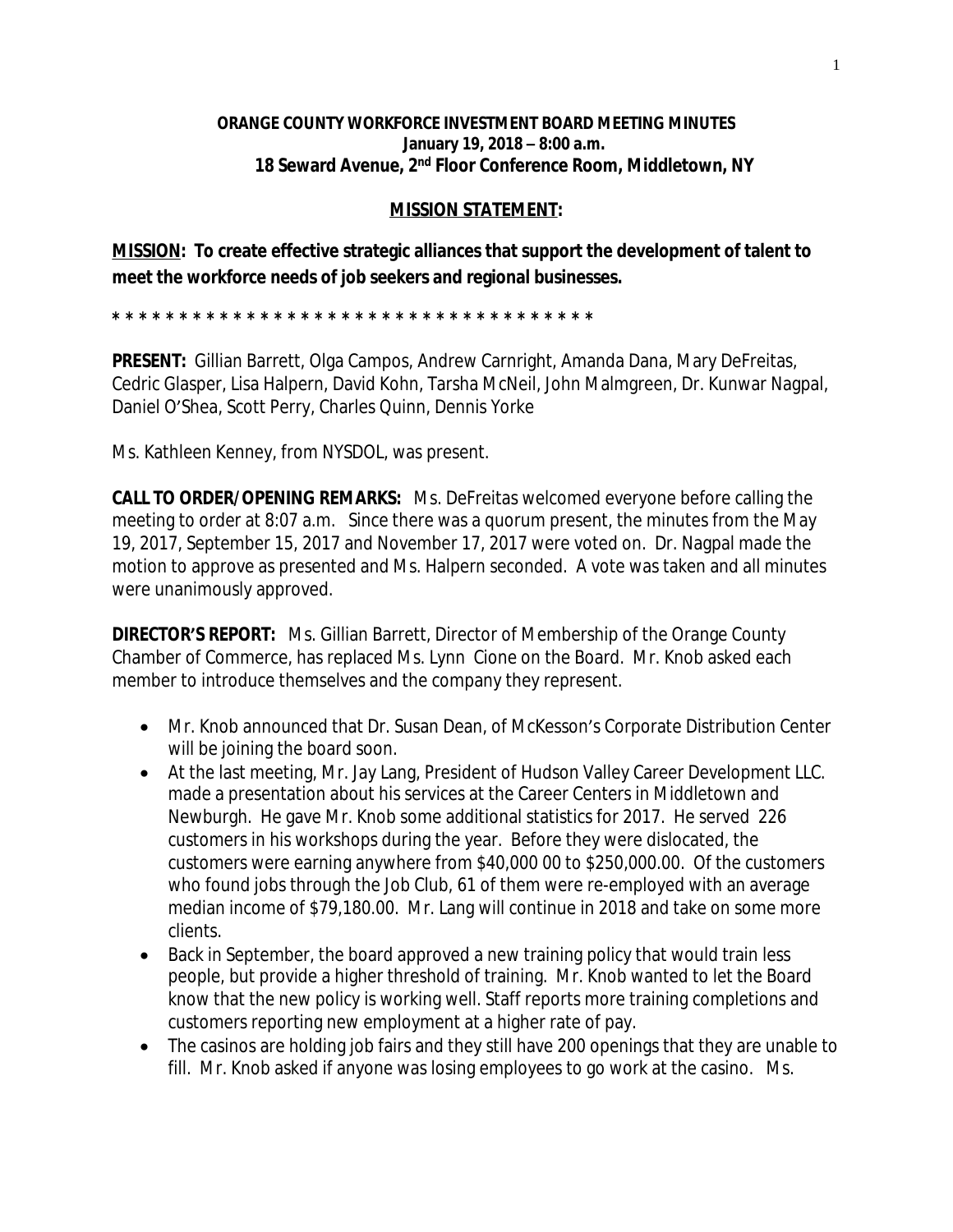DeFreitas said that in Sullivan County, lack of transportation is a major issue. Currently, there is a problem finding food service workers, probably because it pays the least.

 Ms. McNeil, HR Generalist at AmerisourceBergen stated that they had a job fair 2 weeks ago that they had to shut down. Originally, it was scheduled from 1-7 but by 3:00, 250 people showed up so they had to shut it down. Ms. McNeil said they used newspaper ads, Indeed and word of mouth so there were a lot of referrals.

Mr. Knob asked members what they thought that the Board could do for employers in order to fill positions above and beyond the services already provided. Ms. Dana suggested working with high schools. He asked who hires 18 year olds and if anyone works with students from the BOCES C-Tech Program. Ms. McNeil said that they have a large group of workers aged 20-25. Mr. Yorke said the Carpenters' Union will take 18 year olds but they are not ideal. Mr. Perry, V.P. from Atlas Security Company, stated that his company is currently conducting an internship program and have quite a few young employees. Ms. Dana said that going into the schools and creating an awareness of the available careers and opportunities that are available for those students who are not planning to attend college. Mr. Knob stated that with young workers, there is lack of maturity, lack of soft skills and lack of accountability. Many of these 18 year olds are living at home with their parents and have no idea about living on their own, paying bills and living as an adult.

Mr. Knob said that ETA does a Job Readiness Training Program that is a two-three week program for the welfare to work program. These are mostly single moms who are on public assistance and drop outs and are older. The Job Readiness Programs gives them soft skills training. Mr. Knob asked how a similar program might work in high school. Mr. O'Shea stated that ACCES-VR provides work readiness services to students with disabilities in high schools. He offered a connection through ACCES VR to approach the high schools for a possible solution to this problem. Ms. Barrett stated that there are graduating seniors who are members of the Honor Society that don't plan on attending college after graduation. Ms. DeFreitas suggested partnering with employers who would commit to hiring seniors who have participated in a work readiness program during their last semester and who have demonstrated their interest and abilities after completing the training program. Members of the Board could be part of a selection process. Mr. Knob asked if any of the members would be interested in going into the schools to find interested students to participate, particularly in Middletown, Newburgh and Port Jervis. These cities have the highest poverty levels and have the highest dropout rates and are less likely to attend college.

Mr. Kohn stated that he is designing a training model with a local manufacturer where people would be recruited for hiring and half way through the training, the employee would begin a work component. After the program is completed, the employer would decide whether to hire the participant. He discussed creating micro-credentials that are digital and portable. Corporations and businesses are creating micro-credentials for specific training that they want their employees to have. The main focus of these micro-credentials is to meet the needs of the employers. Ms. Halpern stated that Rapid Rim Repair received a grant for TIG Welding. She asked if this training would qualify as a micro-credential and Mr. Kohn said it would be. SUNY